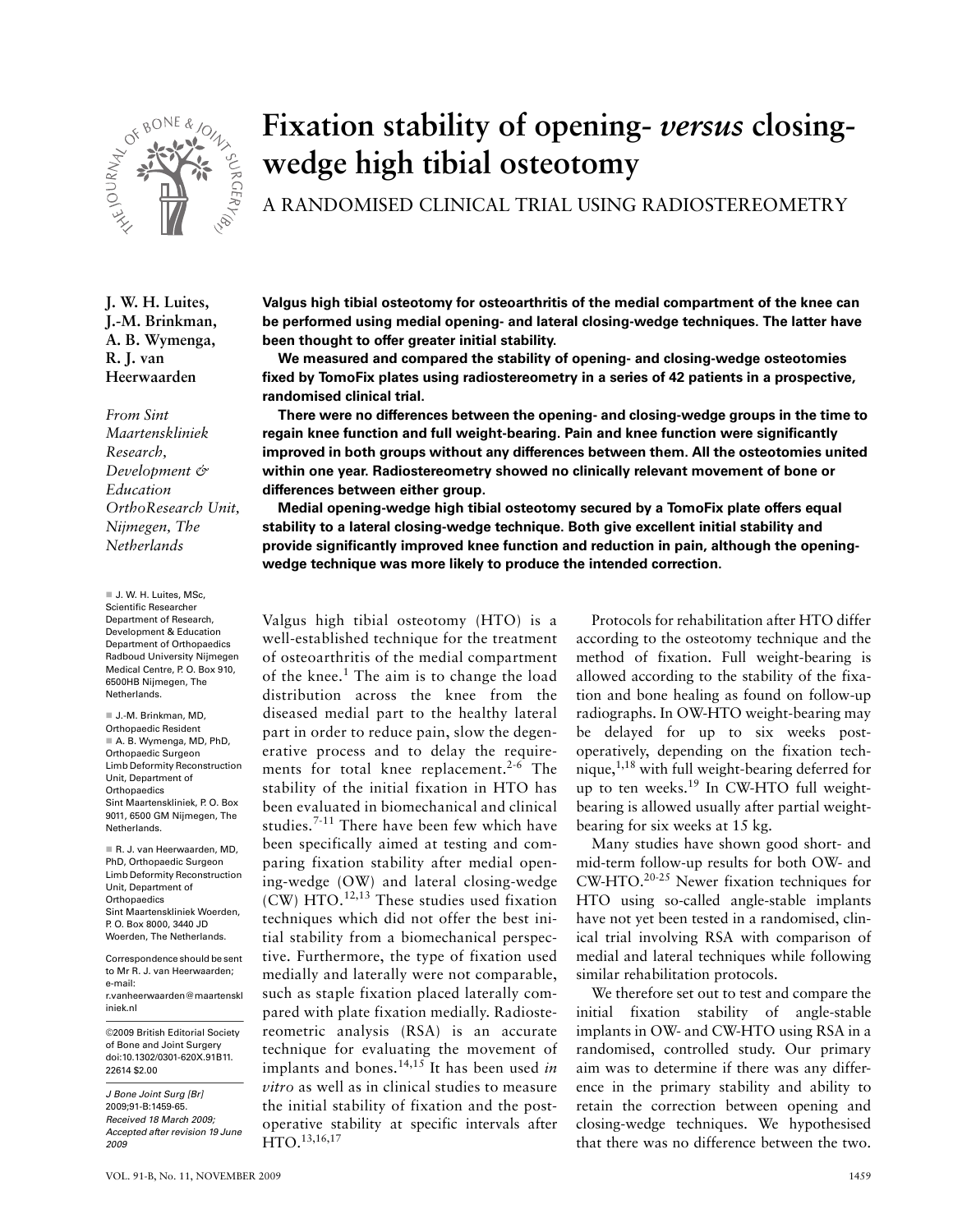

Flow chart according to consolidated standards of reporting trials (CONSORT) statement with the numbers of approached and excluded patients, as well as allocation of the randomised treatment and the analysed patients (CW, closing-wedge; OW, opening wedge; HTO, high tibial osteotomy).

The secondary aim was to identify if there is a difference in functional outcome at follow-up.

## **Patients and Methods**

With the approval of the medical Ethics Committee, patients aged between 18 years and 70 years who were scheduled for their first osteotomy were prospectively recruited between December 2001 and August 2004 into a randomised, clinical trial comparing OW- and CW-HTO. Randomisation was done before the start of the trial, using a computer-generated random allocation to both groups, in blocks of four per participating surgeon (Block Stratified Randomisation version 4.4; S. Piantadosi, Baltimore, Maryland). The patients were not told about the allocation and the participating surgeons were informed just before surgery.

The inclusion criteria were unilateral osteoarthritis of the medial compartment of the knee with a varus mechanical axis deformity of less than 12° and a body mass index  $(BMI) < 30 \text{ kg/m}^2$ . Patients with rheumatoid arthritis were excluded, as were those with insufficiency of the medial collateral ligament, patellofemoral symptoms or previous

surgery on the same knee. The mean age at the time of surgery of the 42 patients (27 men and 15 women) was 53 years (40 to 68). A total of 23 underwent OW-HTO (group 1) and 19 CW-HTO (group 2), with all included patients being analysed. In all knees the aim was an overcorrection to a mechanical axis of 3° of valgus. Standard planning techniques for HTO were used to determine the amount of correction needed in each patient on standing whole-leg radiographs.<sup>26</sup> Figure 1 is a flow chart detailing the patient groups and treatment.

Two experienced surgeons (ABW, RJvH) performed all the osteotomies in a similar fashion according to standard techniques. Angle-stable fixation was obtained using lateral or medial TomoFix plates and screws (Synthes GmbH, Oberdorf, Switzerland) (Fig. 2). In group 1 a ChronOS-β-Tri-Calcium Phosphate wedge (Mathys Ltd, Bettlach, Switzerland) was inserted in order to facilitate bone growth but this conferred no additional advantage to fixation stability. In both groups the patients were mobilised using two crutches post-operatively and were allowed 15 kg of weight-bearing for six weeks. Thereafter all patients started full weight-bearing.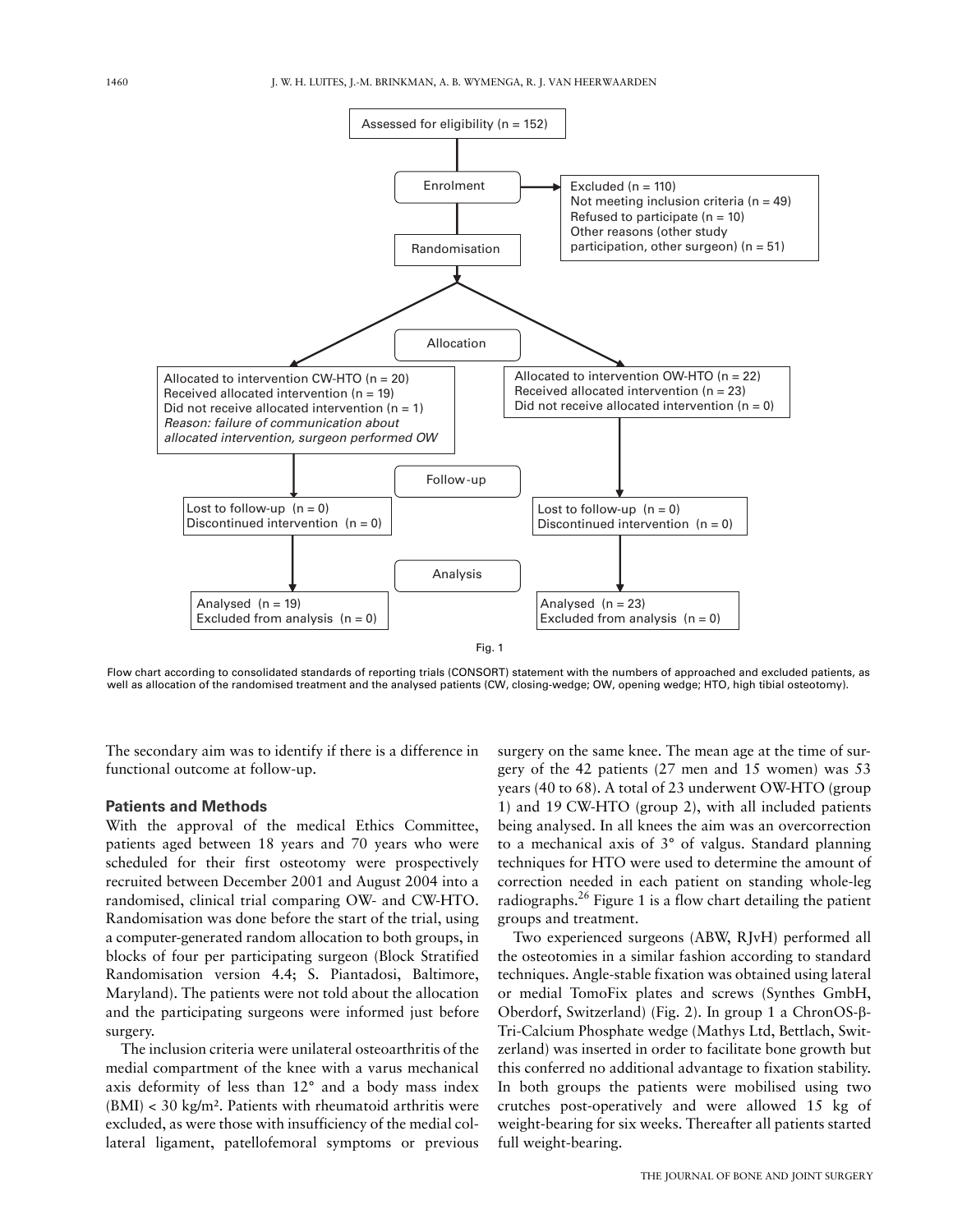

Fig. 2a

Fig. 2b

Radiographs showing the tantalum radiostereometric analysis beads in a) an opening-wedge high tibial osteotomy (HTO) with a medial TomoFix plate and b) a closing-wedge HTO with a lateral TomoFix plate.

For the RSA measurements, five to nine tantalum beads (1.6 mm) were implanted during surgery in the proximal and distal part of the osteotomy with a special insertion instrument (Mathys Ltd). At one to three days postoperatively, after mobilisation had started, baseline RSA radiographs were taken. RSA follow-up images were taken at six weeks and at three, six, 12 and 24 months postoperatively. A digital radiology system (Agfa-Gevaert AG, Rijswijk, The Netherlands) and direct digital RSA radiographs with 165 dpi and 11-bit grey scale resolution were used. The radiographs were analysed using the RSA-CMS software, version 4.0 Beta (Medis Medical Imaging Systems BV, Leiden, The Netherlands) to calculate migration.<sup>14</sup> This was defined as micromovement of the centre of gravity of the proximal tibial part relative to the distal tibial part in terms of translation and rotation around the three cardinal axes (Fig. 3).<sup>15</sup> The mean migration in all directions was calculated at six weeks and at 12 and 24 months post-operatively in both groups, as was the increase in migration during three time intervals, namely, from zero to six weeks, six weeks to 12 months and 12 to 24 months.

In order to assess the detection limit, double examinations were made in 40 patients at the six-week follow-up evaluation. These radiographs, 40 for translations and 38 for rotations, were used to calculate the upper limits of the 99% confidence interval (CI). This resulted in a detection limit of 0.3 mm, 0.2 mm and 0.4 mm for the translations along the x, y and z axes. The detection limit for the rotations was 0.9°, 0.7° and 0.6° around the x, y and z axes. Using an *a priori* calculation with  $\alpha = 0.05$ , power = 90%, and  $SD = 0.9$ ,<sup>13</sup> 17 patients per group were needed to detect a significant difference of 1 mm or 1°.

The measured migration was categorised into two groups,  $<$  1 mm and  $<$  2 $\degree$  in any direction or  $>$  1 mm and  $>$  2 $\degree$  in any direction. The osteotomies in the first group were considered to be stable. The movement in the latter group was considered



Diagram of the six directions in which migration of the centre of gravity of the proximal aspect of the left tibia was calculated. Rotation around the x-axis (Rx), ventral/dorsal tilt, influenced the tibial slope and rotation around the z-axis (Rz), varus/valgus tilt influences leg alignment (T, translation in mm; R, rotation in °; x, transverse axis; y, longitudinal axis; z, sagittal axis).

to be of possible clinical significance. Furthermore, these possible clinical values (1 mm and/or 2°) were defined to represent a significant difference between the groups.

The clinical outcome was measured using the Lysholm  $score^{27}$  pre-operatively and post-operatively at six weeks and at 12 and 24 months. Pain was scored on a visual analogue scale (VAS) with 0 as 'no pain' and 10 as 'worst imaginable pain'. Regular anteroposterior and lateral radiographs were taken within seven days post-operatively and after 12 and 24 months as part of the clinical routine. Whole-leg standing radiographs were taken pre- and postoperatively to calculate the correction of the alignment.

**Statistical analysis.** This was performed using SPSS version 12.0.1 for Windows (SPSS Inc, Chicago, Illinois). Student's *t*-test was used to compare the Lysholm and pain scores. The RSA data were not normally distributed, because of some outliers, and therefore non-parametric methods were used. The Mann-Whitney U test was used to compare the migration at the three follow-up examinations between the two groups. The non-parametric Wilcoxon signed-rank sum test was used to detect a substantial increase in migration between two consecutive follow-up evaluations within each group. Besides identifying any statistical significance it was recognised that any increase in migration should exceed the detection limit to be considered relevant. Tests were two-sided and p-values < 0.05 were considered to be statistically significant.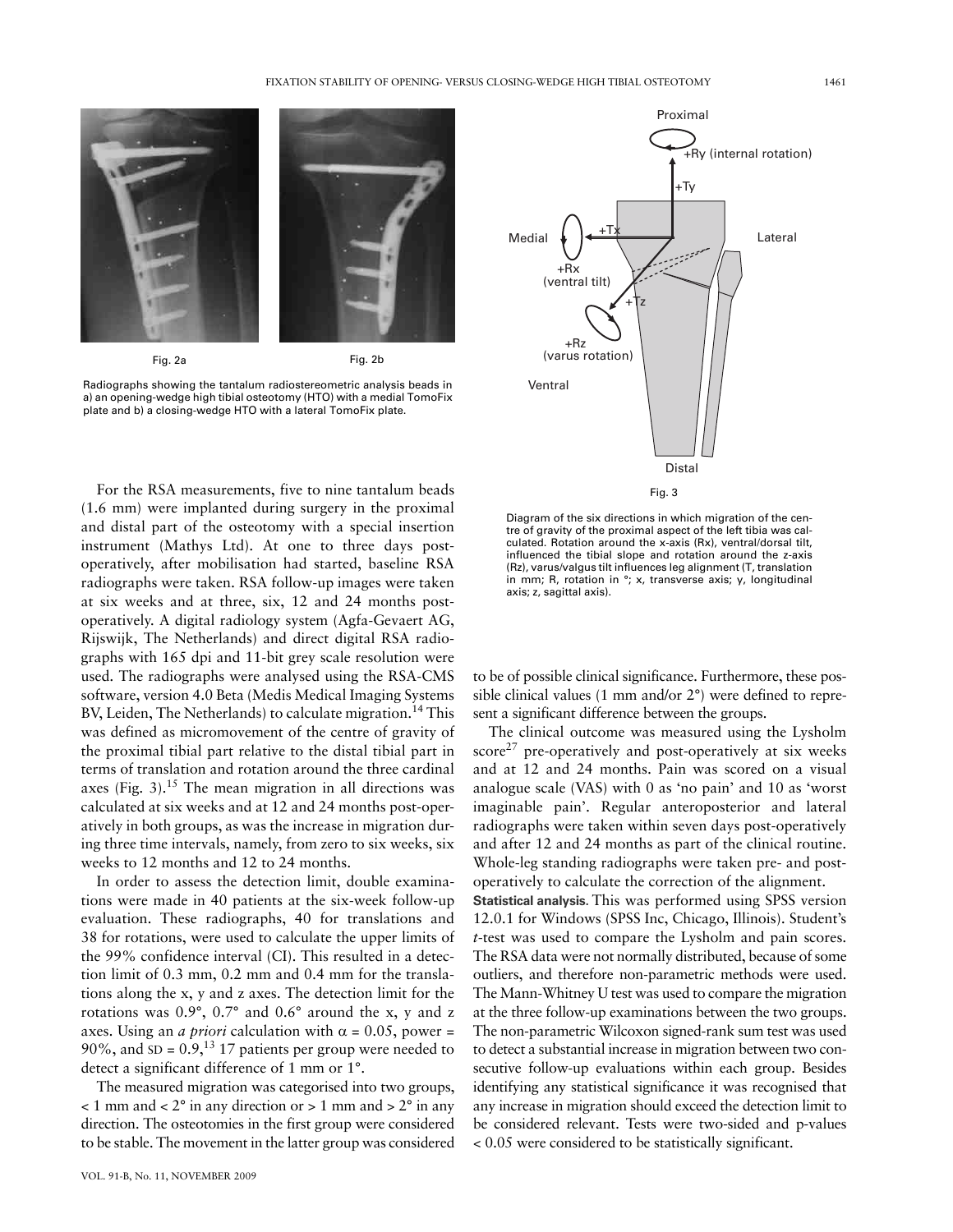Table I. The overall outcome at follow-up at 24 months of the opening-wedge (OW) high tibial osteotomy group and the closing-wedge (CW) high tibial osteotomy group with an intact (i) cortex and with a fractured (f) cortex diagnosed on post-operative radiographs

| Group        | ow | CW-i | CW-f |
|--------------|----|------|------|
| Poor         | 2  |      | 0    |
| Fair         | 1  | 2    |      |
| Satisfactory | 3  | 2    | 0    |
| Good         | 5  | 3    | 3    |
| Excellent    | 9  | 3    | 2    |
| Missing      | 3  | 0    | 2    |

### **Results**

**Clinical findings.** No intra-operative or early post-operative complications occurred. However, in nine patients an intraoperative fracture of the opposite tibial cortex was diagnosed on post-operative radiographs, one in group 1 and eight in group 2. There were no differences between the groups in the time to regain knee function and full weightbearing. At three months 61% of the patients in group 1 and 63% in group 2 were able to walk full weight-bearing without any walking aid. At six months only one patient (group 1) used a walking stick. On average the clinical outcome was between satisfactory and good (Table I). The mean Lysholm scores pre-operatively and at the different post-operative evaluations were similar in both groups. Function improved post-operatively, and at the 24-month follow-up. The mean Lysholm score pre-operatively increased from 63 (SD 16) to 86 (SD 14) in group 1 (p = 0.0001) and from 58 (SD 13) to 80 (SD 18) in group 2 ( $p = 0.001$ ) ( $p = 0.164$ ).

The mean pre-operative VAS scores were similar in the two groups, 56 (SD 22) and 59 (SD 16) respectively. At 24 months the mean VAS for pain was 15 (SD 25) in group 1 (p = 0.005) and 23 (sp 32) in group 2 (p = 0.002). This difference was not statistically significant ( $p = 0.222$ ).

The mean varus angle pre-operatively was  $5.0^{\circ}$  (SD 2.6) in group 1 and 6.8° (SD 3.1) in group 2, with a planned mean correction angle of 8.1° (SD 3.1) and 9.7° (SD 2.9) respectively. The mean angle of correction post-operatively was 3.4° (SD 3.0) and 0.9° (SD 2) respectively. The undercorrection, from the aim of 3° of valgus, in group 2 was statistically significant ( $p = 0.001$ ). There was an absolute undercorrection with the alignment of the leg still in varus post-operatively in one patient in group 1 and five patients in group 2. The clinical outcome ranged from fair to good and excellent. There was no relationship between the postoperative alignment of the leg and the clinical outcome. All the osteotomies had united at follow-up at 12 months.

**RSA.** The mean translation at 24 months was < 0.4 mm and the mean axial rotation  $(Ry)$  was  $\lt 0.2^\circ$  in both groups (Table II). The mean varus rotation (Rz) was  $< 1^{\circ}$  with the largest rotational movement being seen around the x-axis

(Rx), tilting in the dorsal direction (Fig. 3). The mean dorsal tilting of the proximal tibial part at six weeks in group 1 was larger than that in the group 2 (Table II), but the difference was not statistically significant ( $p = 0.346$ ). In both groups the dorsal tilt increased significantly between six weeks and 12 months, resulting in a similar amount of dorsal tilting in both groups after one year (Table III) with minimal change occurring at follow-up at 24 months (group  $1, p = 0.012$ , group  $2, p = 0.01$ ; difference between groups,  $p = 0.879$ ). The rotation in the varus direction showed different patterns in both groups. In group 1 the greatest rotation was found at between six weeks and 12 months whereas in group 2 it was seen at six weeks postoperatively. In both groups varus rotation stabilised in the second year. The final results showed a slightly larger, but not significant, overall migration in group 2 compared with group 1 ( $p = 0.152$ ). The number of osteotomies with micromovement during the first year was not significantly different between the groups  $p = 0.726$ . In the second year of follow-up all the osteotomies had stabilised (Table IV). Except for one patient, all movement after the first year was within the detection limit of the RSA measurement.

In the patient in group 1 who sustained a fractured lateral cortex, the proximal aspect of the tibia tilted 6.1° in the dorsal direction during the first three months. In the rest of the first year, it tilted 1.5° in the opposite direction. At 12 months, varus rotation of 2° and dorsal translation of 2 mm were also observed. In the patient's opinion the overall clinical result was satisfactory. In the second year of follow-up the osteotomy became stable.

In the eight patients in group 2 with fractured cortices, two showed migration of the proximal aspect of the tibia greater than our threshold of clinical relevance (Table IV). In one patient, translation as well as rotation increased during the first 12 months, with 8.4° of dorsal tilt being the largest movement. In the second year the proximal tibia tilted slightly (1.8°) in the opposite direction, which might have been due to an error in the RSA measurement, since the osteotomy had united on a radiograph at 12 months. Clinically, the outcome slightly improved in the second year, but the patient's outcome was 'poor'. Knee alignment at one year was 3° of varus. The micromovements in the other patient were smaller and over a shorter period, 1.8° of dorsal tilt and 3.9° of varus rotation during the first three months, after which the osteotomy stabilised. Alignment of the knee at 12 months was 2° of varus and the patient was asymptomatic. In two other patients in group 2 with intact cortices marked migration occurred. In one patient rotations in all axes were recorded during the first three months, 5.2° of dorsal tilt, 2.1° of internal rotation and 1.6° of varus rotation, after which the osteotomy stabilised. At 12 months, alignment of the knee was 1° of varus, pain had increased and function was reduced. These scores stabilised in the second year and resulted in a fair overall score. The other patient showed an increasing varus rotation of up to 4.1°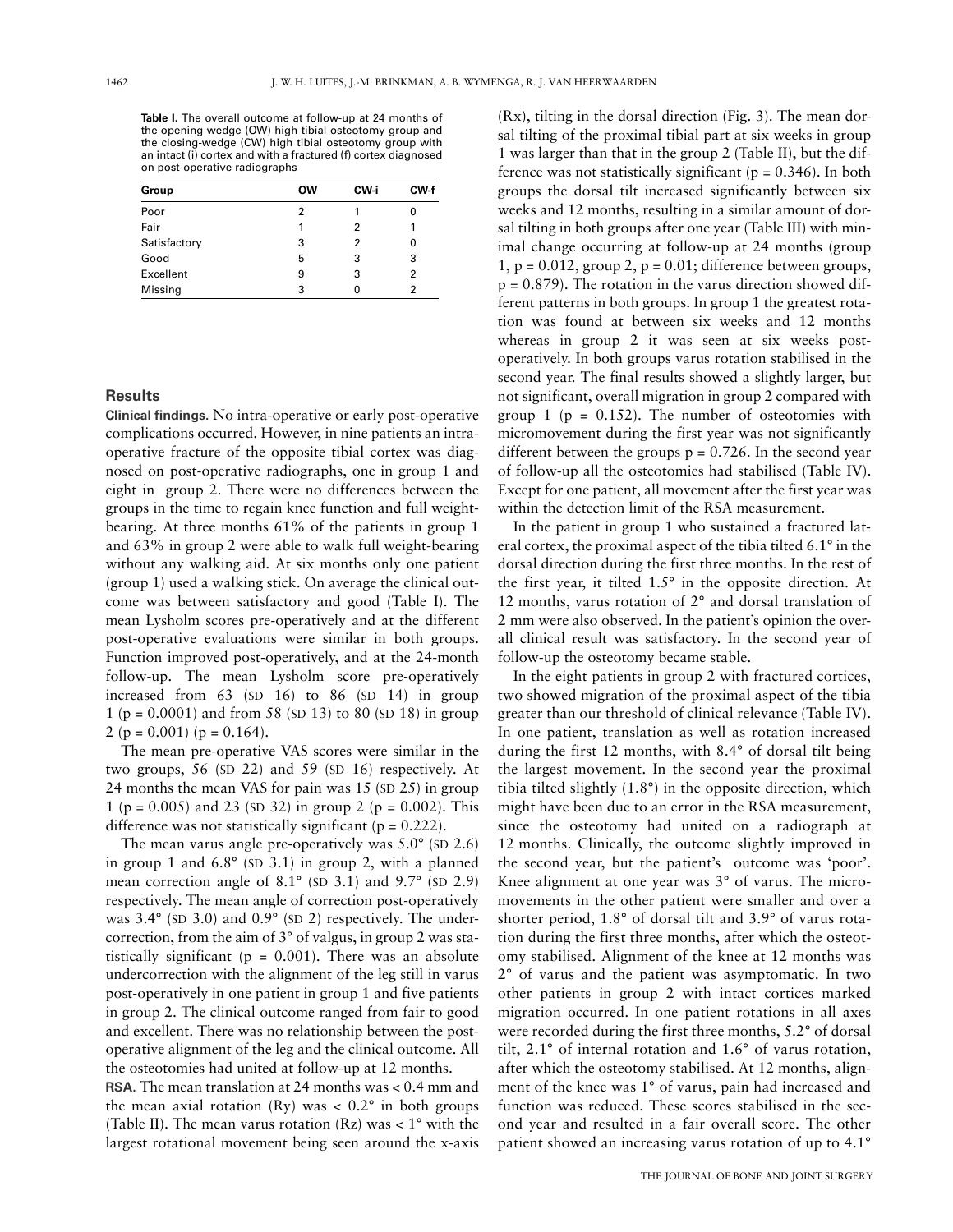**Table II.** Migration\* in the opening-wedge (OW) high tibial osteotomy (HTO) and closing-wedge (CW) HTO groups at follow-up at six weeks and at 12 and 24 months

|           | OW-HTO                   |           |                  |  |                             | <b>CW-HTO</b>            |           |                  |  |  |                                    |
|-----------|--------------------------|-----------|------------------|--|-----------------------------|--------------------------|-----------|------------------|--|--|------------------------------------|
|           | Number <sup>†</sup> Axis |           | Mean (SD)        |  | Median (min, max)           | Number <sup>†</sup> Axis |           | Mean (SD)        |  |  | Median (min, max)                  |
| 6 weeks   | 22                       | Tx        | 0.17(0.24)       |  | $0.12$ (-0.09 to 0.84)      | 18                       | Tx        | $-0.10(0.29)$    |  |  | $-0.17$ $(-0.40 \text{ to } 0.83)$ |
|           | 22                       | Ty        | $-0.15(0.19)$    |  | $-0.13$ $(-0.54$ to $0.19)$ | 18                       | Ty        | $-0.29(0.32)$    |  |  | $-0.26$ ( $-0.83$ to 0.20)         |
|           | 22                       | Tz        | $-0.19(0.37)$    |  | $-0.21$ ( $-0.79$ to 0.46)  | 18                       | Tz        | $-0.06$ $(0.26)$ |  |  | $-0.03$ $(-0.64 \text{ to } 0.56)$ |
|           | 19                       | Rx        | $-0.57$ $(0.89)$ |  | $-0.49$ ( $-3.20$ to 1.03)  | 18                       | Rx        | $-0.23$ $(1.16)$ |  |  | $-0.38$ ( $-3.05$ to 1.78)         |
|           | 19                       | Ry        | $-0.15(0.60)$    |  | $-0.13$ $(-1.70$ to 0.80)   | 18                       | Ry        | $-0.02$ $(0.66)$ |  |  | $0.05$ (-1.41 to 1.10)             |
|           | 19                       | <b>Rz</b> | 0.05(0.66)       |  | $0.12$ (-1.79 to 1.10)      | 18                       | Rz        | 0.61(0.91)       |  |  | $0.60$ (-0.73 to 3.13)             |
| 12 months | 23                       | Tx        | 0.07(0.25)       |  | $0.00$ (-0.43 to 0.58)      | 19                       | Tx        | $-0.02$ $(0.42)$ |  |  | $-0.06$ ( $-0.66$ to 1.36)         |
|           | 23                       | Ty        | $-0.29(0.49)$    |  | $-0.13$ $(-1.83$ to $0.14)$ | 19                       | Ty        | $-0.37(0.48)$    |  |  | $-0.27$ ( $-1.38$ to 0.62)         |
|           | 23                       | Tz        | $-0.23$ $(0.32)$ |  | $-0.21$ ( $-0.76$ to 0.53)  | 19                       | Tz        | $-0.21(0.41)$    |  |  | $-0.17$ ( $-1.06$ to 0.36)         |
|           | 20                       | Rx        | $-1.18$ $(1.12)$ |  | $-0.99$ ( $-4.45$ to 0.73)  | -19                      | Rx        | $-1.11$ $(2.37)$ |  |  | $-0.63$ ( $-8.37$ to 1.53)         |
|           | 20                       | Ry        | 0.12(0.67)       |  | $0.13$ (-0.78 to 2.06)      | 19                       | Ry        | 0.04(1.19)       |  |  | 0.18 (-3.50 to 2.08)               |
|           | 20                       | <b>Rz</b> | 0.45(0.86)       |  | 0.22 (-0.68 to 2.06)        | 19                       | Rz        | 0.87(1.26)       |  |  | 0.83 (-0.73 to 4.10)               |
| 24 months | 23                       | Tx        | 0.07(0.24)       |  | $0.06$ (-0.43 to 0.57)      | 19                       | Tx        | $-0.03$ $(0.39)$ |  |  | $-0.04$ $(-0.72$ to 1.12)          |
|           | 23                       | Ty        | $-0.29(0.48)$    |  | $-0.12$ ( $-1.74$ to 0.21)  | 19                       | Tγ        | $-0.33(0.49)$    |  |  | $-0.25$ ( $-1.76$ to 0.61)         |
|           | 23                       | Tz        | $-0.26$ $(0.40)$ |  | $-0.18$ ( $-1.02$ to 0.43)  | 19                       | Tz        | $-0.16$ $(0.34)$ |  |  | $-0.06$ ( $-0.98$ to 0.26)         |
|           | 20                       | Rx        | $-1.21(1.20)$    |  | $-1.02$ ( $-5.11$ to 0.83)  | 19                       | Rx        | $-1.10$ $(1.93)$ |  |  | $-0.83$ ( $-6.53$ to 1.32)         |
|           | 20                       | Ry        | 0.15(0.75)       |  | $0.21$ (-1.16 to 2.13)      | -19                      | Ry        | 0.07(0.91)       |  |  | 0.27 (-1.94 to 2.23)               |
|           | 20                       | Rz        | 0.45(0.93)       |  | $0.24$ (-1.11 to 2.25)      | - 19                     | <b>Rz</b> | 0.97(1.30)       |  |  | $0.89$ (-0.99 to 4.44)             |

\* translation along the x-, y-, and z-axis (Tx, Ty, and Tz) are in mm, rotations about the x-, y-, and z-axes (Rx, Ry, and Rz) are in degrees † the post-operative roentgen stereophotogrammetic analysis radiograph of two patients, one in each group was missing for these patients, the results at six weeks served as baseline. In three patients in the OW-HTO group, evaluation of rotation was not possible because only two paired bone or prosthesis markers could be identified in the radiographs

Table III. The mean (SD) increases in migration<sup>\*</sup> in the opening-wedge (OW) high tibial osteotomy (HTO) and closing-wedge (CW) HTO groups from 0 to 6 weeks, 6 weeks to 12 months, and 12 to 24 months post-operatively

| Axis | <b>OW-HTO</b>               |                           | <b>CW-HTO</b>            |                             |                                |                  |  |  |  |
|------|-----------------------------|---------------------------|--------------------------|-----------------------------|--------------------------------|------------------|--|--|--|
|      | 0 to 6 wks                  | 6 wks to 12 mths          | 12 to 24 mths 0 to 6 wks |                             | 6 wks to 12 mths 12 to 24 mths |                  |  |  |  |
| Tx   | $0.17^{\dagger}$ (0.24)     | $-0.09^{\ddagger}$ (0.25) | 0.00(0.11)               | $-0.10^{\dagger}$ (0.29)    | 0.08(0.20)                     | $-0.01$ $(0.14)$ |  |  |  |
| Ty   | $-0.15^{\dagger}$ (0.19)    | $-0.15(0.43)$             | 0.00(0.06)               | $-0.29$ <sup>†</sup> (0.32) | $-0.02$ $(0.28)$               | 0.00(0.11)       |  |  |  |
| Tz   | $-0.19$ <sup>†</sup> (0.37) | $-0.04$ $(0.27)$          | $-0.03$ $(0.22)$         | $-0.06$ $(0.26)$            | $-0.16$ <sup>†</sup> (0.31)    | 0.05(0.29)       |  |  |  |
| Rx   | $-0.57^{\dagger}$ (0.89)    | $-0.62^{\dagger}$ (0.90)  | $-0.03$ $(0.31)$         | $-0.23(1.16)$               | $-0.99^{\dagger}$ (1.56)       | $-0.03$ $(0.59)$ |  |  |  |
| Ry   | $-0.15(0.60)$               | 0.30(0.64)                | 0.03(0.29)               | $-0.02$ $(0.66)$            | $0.02$ (1.08)                  | $0.02$ $(0.55)$  |  |  |  |
| Rz   | 0.05(0.66)                  | $0.42^{\dagger}$ (0.64)   | $0.01$ $(0.19)$          | $0.61^+$ (0.91)             | 0.28(0.73)                     | 0.10(0.22)       |  |  |  |

\* translation along the x-, y-, and z-axes (Tx, Ty, and Tz) are in mm and rotations about the x-, y-, and z-axes (Rx, Ry, and Rz) are in degrees

†, significant increase (Wilcoxon 2-sided, p < 0.05) during the time interval

‡ significant increase (Mann-Whitney U test, 2-sided, p < 0.05) in the OW-HTO group compared with the CW-HTO group test

during the first year, which stabilised in the second year. Alignment of the knee was 1° of varus and the patient was asymptomatic with improved function. The overall score at 24 months was excellent.

Although the mean dorsal tilting  $(1.1^{\circ}, Rx = 0.64)$  and the mean varus rotation  $(0.7^{\circ}, Rz = 0.70)$  were slightly larger in the 'fractured' group ( $Rx = 0.171$ ,  $Rz = 1.35$ , respectively) there was no significant difference  $(Rx, p = 0.260; Rz, p = 0.269)$  in the mean migration between those in group 2 with fractured cortices, and those with intact cortices. The number of osteotomies, which showed micromovement of clinical relevance ( > 1 m and/or  $> 2^{\circ}$ ) during the first year of follow-up, did not differ significantly between the groups ( $p = 1.000$ , Table IV).

### **Discussion**

The direction of the largest amount of displacement in both groups was dorsal tilting which increased significantly after six weeks. This might have been due to the introduction of full weight-bearing at this stage causing increased pressure on the tibial plateau and a posteriorly directed force. Displacement in this direction increases the tibial slope (Fig. 3). However, in both groups generally the increase in the slope was small. The mean dorsal tilt in group 1 was 1.2° and in group 2 was 1.1° at 24 months.

Lateral closing-wedge osteotomies supposedly offer greater initial stability because of the larger cortical contact area.<sup>1</sup> Medial opening-wedge techniques are preferred nowadays because they are safer and easier to perform.<sup>1,21</sup> Post-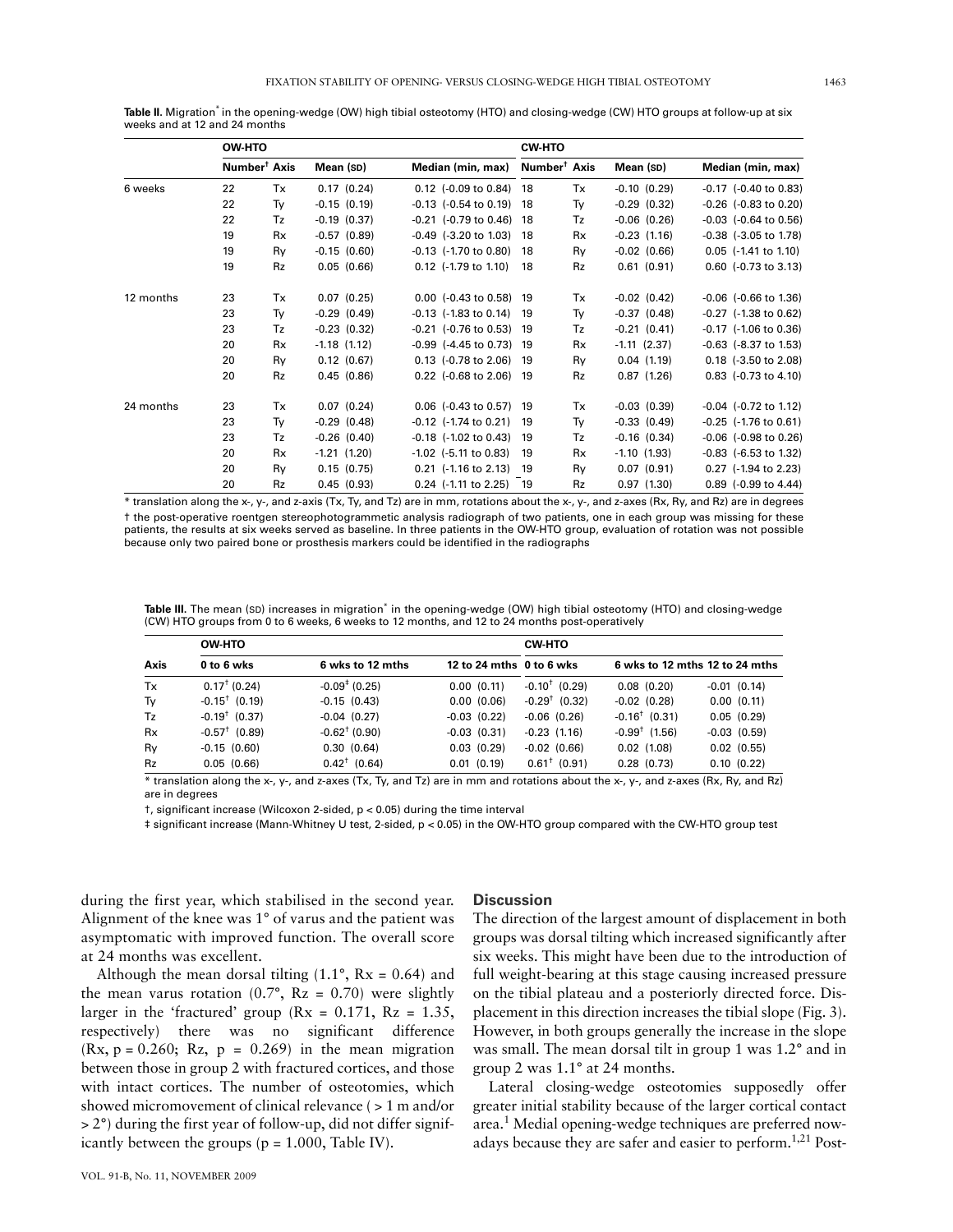**Table IV.** The number of clinically stable or migrating osteotomies in the opening-wedge (OW) high tibial osteotomy and the closing-wedge (CW) high tibial osteotomy with an intact cortex (i) and with a fractured cortex (f) groups at 0 to 6 weeks, 6 weeks to 12 months and 12 to 24 months

|                                 | 0 to 6 wks |              |      | 6 wks to 12 mths |              |      | 12 to 24 mths |      |      |
|---------------------------------|------------|--------------|------|------------------|--------------|------|---------------|------|------|
| Group                           | <b>OW</b>  | CW-i         | CW-f | <b>OW</b>        | CW-i         | CW-f | <b>OW</b>     | CW-i | CW-f |
| Stable                          |            |              |      |                  |              |      |               |      |      |
| $<$ 1 mm and/or $<$ 2 $\degree$ | 21         | 10           | 6    | 20               | 8            | 7    | 23            | 11   | 8    |
| Micromovement                   |            |              |      |                  |              |      |               |      |      |
| $> 1$ mm and/or $> 2^{\circ}$   | 1          | $\mathbf 0$  | 2    |                  | 2 2 1        |      | 0             | 0    | 0    |
| Missing                         | 1          | $\mathbf{1}$ | 0    | $\mathbf{1}$     | $\mathbf{1}$ | 0    | 0             | 0    | 0    |

operative stability, however, greatly depends on the ability of the fixation method to withstand the forces which act upon the proximal tibia. Biomechanical studies have shown great differences between the various available fixation methods in HTO.<sup>7,9-11</sup> According to Agneskirchner et al<sup>7</sup> rigid plates with locking bolts offer superior stability. Flamme et al<sup>9</sup> tested several lateral implants in closingwedge HTO in a tibial model and found that staples and an external fixator offered the greatest initial stability compared with a blade plate and a semitubular plate. Anglestable implants were not tested.

RSA was used by Gaasbeek et  $al^{16}$  to compare medial with lateral techniques using a rigid plate and locking bolts in both as fixation. They tested the initial stability in a cadaver model using a materials testing system and found no difference in the initial stability between opening- and closing-wedge techniques. Magyar et al<sup>13</sup> and Pape et al<sup>17</sup> used RSA clinically to measure stability in HTO. The latter compared stability in patients who had an accidental fracture of the opposite medial cortex with those with an intact cortex in lateral closing-wedge osteotomy, but did not compare the medial and lateral techniques. Fracture of the opposite cortex caused increased instability. A comparison of lateral staple fixation to hemicallotasis medially showed that there was less displacement in the hemicallotasis group.<sup>13</sup> In our series, opening- and closing-wedge osteotomies were compared using the same fixation method, allowing a direct comparison. According to our RSA data and our criteria for stability all the osteotomies became stable after 12 months in both groups.

There are few randomised trials which compare openingto closing-wedge techniques. Brouwer et  $al^{12}$  compared the use of staples for lateral fixation with that of a Puddu plate (Arthrex Inc, Naples, Florida) for medial fixation in a series of 92 patients undergoing HTO. They concluded that closing-wedge osteotomy achieved a more accurate correction with less morbidity, but found no difference in the clinical outcome. Magyar et  $al^{28}$  compared the use of lateral staples with hemicallotasis and found that the latter gave more precise and predictable results, and less loss of correction, but again there was no difference in the clinical

results. In a prospective cohort study, comparison of a lateral AO/ASIF L-plate (AO, Davos Platz, Switzerland) with a medial Puddu plate showed a higher rate of nonunion, loss of correction and failure of the implant in the opening-wedge group.<sup>18</sup> Patients were less satisfied in this group. However, in all three studies different techniques of fixation were compared. Any difference can be attributed in part to the nature of the osteotomy technique and the method of fixation. In our series no difference was found in the rate of complications, the rate of bone healing, the clinical outcome and improvement in pain at short-term follow-up. Pain and knee function improved significantly at the short-term follow-up.

In a study using a tibial model the influence of the integrity of the opposite lateral cortex in medial opening-wedge HTO showed disruption of the opposite cortex which led to increased micromovement.<sup>29</sup> Repair using staples restored stability. In clinical studies fracture of the opposite cortex occurred more frequently in closing wedge- than in opening-wedge HTO, but without major consequence and without malalignment.<sup>18,30</sup> In the opening-wedge HTO a fracture of the lateral cortex led to a tendency to recurrent varus malalignment. Our findings were similar, but all osteotomies became stable at 12 months. In spite of the fractured cortex no difference in the outcome was found in these patients. Fracture of the opposite cortex causes either a varus (medial fracture) or a valgus directed force on the construct but in our series the fixation technique was strong enough to withstand these increased forces. The effect of the amount of correction on the clinical outcome in HTO has been well documented<sup>6,18,22,31</sup> and Brouwer et al<sup>12</sup> and Gaasbeek et al<sup>16</sup> both reported undercorrection in their opening-wedge groups. By contrast, in our series there was undercorrection in the closing-wedge group and a more exact correction was achieved in the opening-wedge group. No significant differences in migration were seen at the different intervals of the 24-month follow-up. From this we inferred a difference in the mode of fixation was not the cause of the loss of correction but rather that the undercorrection in the closing-wedge group occurred at the time of operation. In spite of the undercorrection in this group